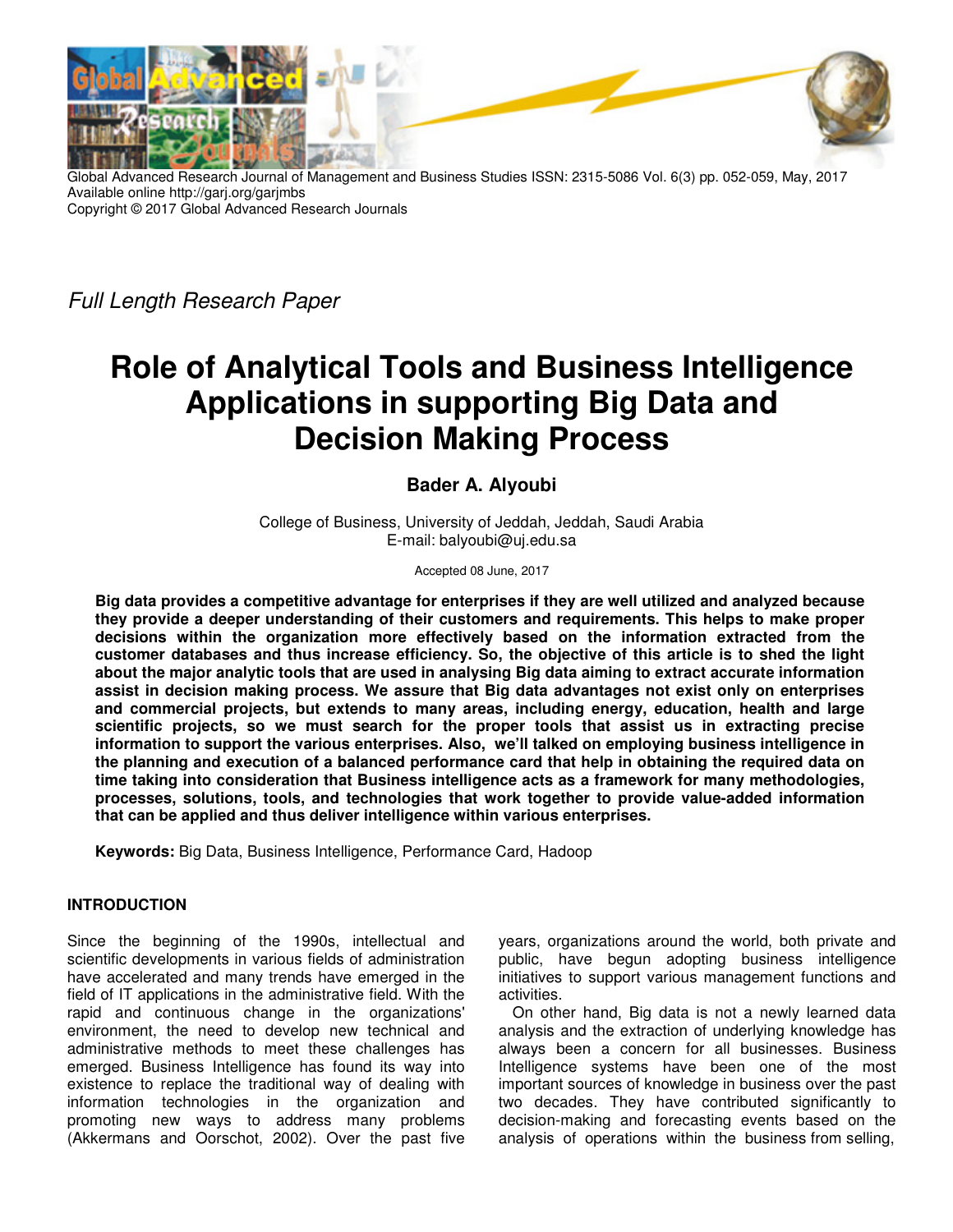buying, etc., over a relatively long period of time. The method of decision making of all types in any company depends mainly on the information collected and processed (processed) to reach the output of the decision, and therefore the lack of sufficient information, accurate and correct may lead to decisions, if not failed, they may be similar to other random Guaranteed results (Gang et al., 2008).

Big data technologies of business intelligence differ from the fact that large data deals with different sources and larger volumes of structured, unstructured and distributed data on many devices over the Internet rather than limited to a limited number of systems and databases in one place, as in business (Mircea et al., 2006). At the same time using the same analytical methods known in the field of business intelligence and data warehouses, and the exploration of data such as neural networks, algorithms and artificial intelligence and logic Fuzzy Logic and inductive reasoning and clustering methods and other methods.

Finally, we assure that Big data is a term used for data packets that are so large and complex that it is difficult to address with only one database management tool or traditional data processing applications. The challenges involved include updates, access, duration, storage, research, participation, transport, analysis and research, participation, transport, analysis and presentation. The term usually refers to the use of predictive analytics techniques and analysis of user behavior or any advanced data analysis that helps extract valuable data from which to help make more accurate decisions.

## **BIG DATA: STRUCTURE, TOOLS, EFFECTIVE USAGE AND PRIVACY**

In the current times, many of us believe that Big data is classified according to size only, in fact it is classified according to the principle of (3V's) and consists of (Montejano et al., 2005; Zeng et al., 2006; Alexander, 2008):-

*Volume:* Which is the size of data extracted from a source, which determines the value and the potential of data to be classified within the huge data; and may be the most important property in the analysis of large data. Also, the description of the huge does not specify a certain amount; as mentioned above that the size is usually measured in bytes Or by default. By 2020, cyberspace will have about 40,000 megabytes of data ready for analysis and data extraction; it is estimated that 90% of the world's data today has been developed over the past two years, both by machines and human hands, both of which have contributed to data growth.

**Diversity Variety:** It is intended for the variety of data extracted, which helps users, whether researchers or analysts, to choose the appropriate data for their field of research. They include structured data in unstructured databases and data that come from their nonsystematic nature, such as pictures, video clips, audio recordings, GPS data ... is too much; it takes time and effort to configure it in a form suitable for processing and analysis.

*Velocity Speed:* Speed is a crucial factor in decision-making based on these data, which is the time it takes from the moment these data arrive at the moment the decision is made. Previously, companies used to process a small set of data stored in a structured data image in a process database called the Batch Process, where each data set was analyzed one by one, pending results. With the huge increase in data size and frequency, the need for a system that ensures high speed data analysis in real-time or near-real time is becoming more urgent. This has led to the development of technologies and solutions such as Apache, SAP HANA, Hadoop and many more.

The above three principals have also been recently added to these three principles according to Big data characteristics: the principle of the validity of large data: the ability to assess them is an essential element in laying the groundwork for making important decisions.

The tools that deal with Big data consist of three main parts (Cios et al., 2007):-

- Data mining tools that usually detect structured or unstructured data (such as text and images) distributed across different Web devices. Where software tools extract that data and put it appropriately for later processing.
- Data Analysis tools that analyze the data discovered through the use of comparison, classification, approach, linking and other analytical and regulatory tools in order to achieve the desired results, which have been defined in advance.
- Dashboard display tools that visually and graphically display the final results of the analysis according to what has been identified as a pre-analysis goal.

Data inflation over the past years has led to the development of large data or data science. Any traffic you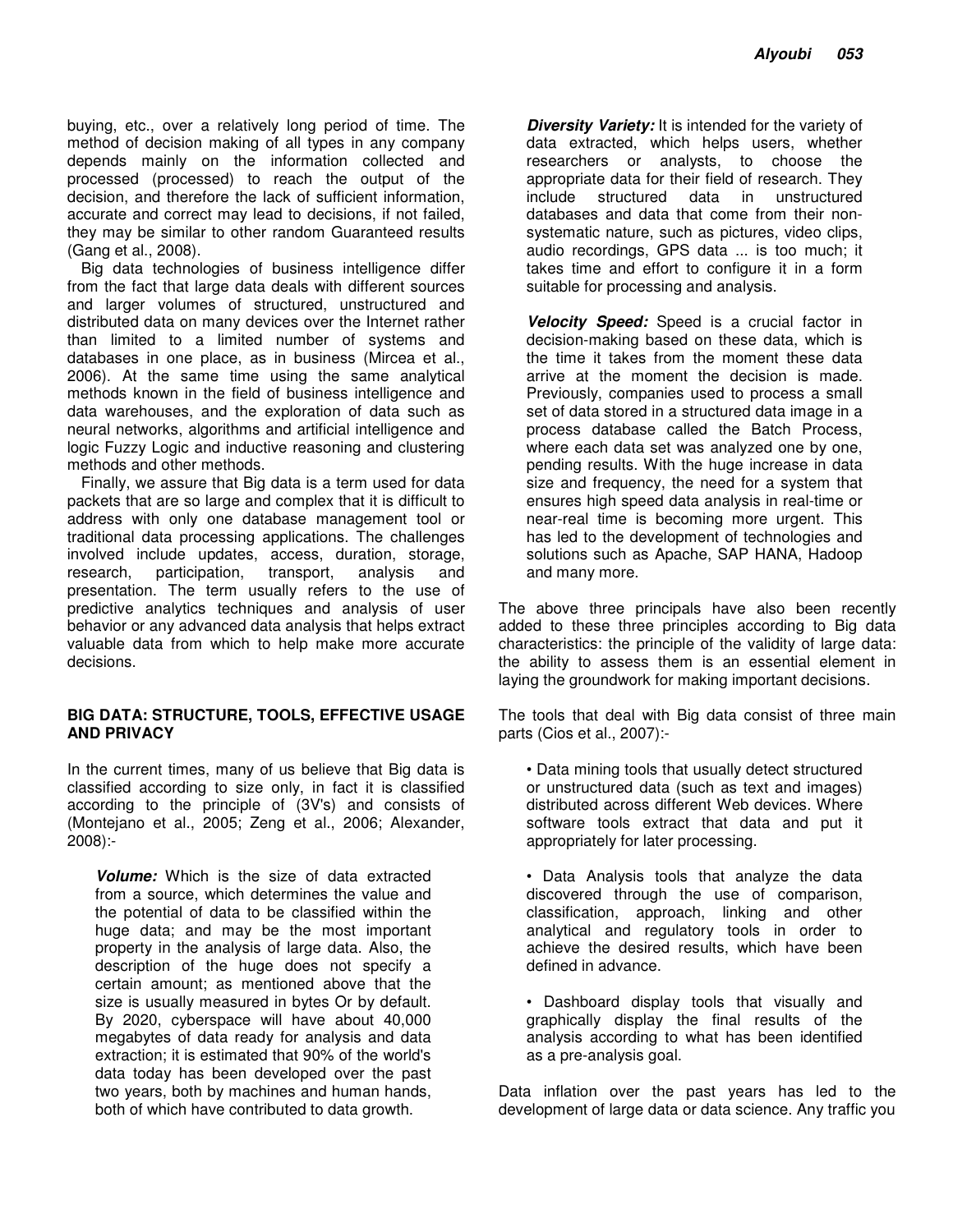make on the Internet is part of this data and any information added or video uploaded or twittered is sent or a situation is changed in the social media is ultimately the bulk of the repository of data that is examined and analyzed for use for marketing purposes or Development or treatment of diseases, improvement of education or welfare and so on. Participating in the creation of this huge repository of data are all telecommunications companies, governments, social networking platforms, search engines, internet browsers, mobile applications, ecommerce sites, educational and health service providers and payment providers of various forms (Elizabeth et al., 2002).

Through your social networking moves, for example, Facebook knows more about you than you know about yourself. By analyzing your movements and what you read, write or watch, you can know what you love and what you hate, when you sleep, when you wake up from sleep, and direct you to advertisements that suit those tendencies, desires and behaviors. This is the case with the web browser, where by analyzing your website traffic, you know what you are interested in or like to offer as a suggestion across ads (Hammergren and Simon, 2009).

## *How can Big data be used ?*

It is not possible to limit the use of huge data today, as everyone is able to benefit from them in one way or another, whether companies, individuals, bodies and governmental or quasigovernmental organizations. Everyone is able today to read, study and analyze data even in a simplified way to be able according to them to make different decisions as needed. The Google analyst and the analytics coming from the platforms are a clear example so they are tools available to everyone and therefore the process is no longer exclusive to anyone.

Companies, institutions and agencies of all kinds can now analyze the movements of customers from buying, selling and so on with greater precision so that they can know the goods that are most in demand or stagnant and offer their customers specific commodities according to the purchases made. They also have the ability to understand customers' behavior more accurately, identify those who are discerning and who need help, determine their direction, or monitor their performance. This is not only for traditional sales centers but now also includes electronic stores on the Internet and on a larger scale (Hurwitz et al., 2007; Chan, 2012; Chan, 2013).

It is no longer limited to data coming from the company's customers, but companies are now able to rely on data coming from the Internet to

study the behaviour of consumers in general and to evaluate their products and services accordingly. This vast repository of data has become available to all to benefit from the development of better products and services that are appropriate to the behavior of the real consumer after the development of a sample of consumers. It has become a task of those who work in marketing today to read these data and study to reach the consumer better and more appropriate.

## *Big Data Privacy*

There is a close relationship between massive data and privacy. Your statement today is no longer part of your privacy. Yes, the huge data technologies do not deal with the detailed data of each one of us but rather deal with the data collected about the movements we do, but this does not negate the fact that these detailed data already exist and can be found. Anyone can know that you bought a product on that date. After that, you took a cup of coffee somewhere. Then your car crashed. I sent it for repair. I used one of the transportation services to reach your house. You find that one of the family members needs a hospital. For treatment and then surprised by the announcement on your mobile phone from an auto dealership offers you to replace your car !!!!.

If you consider that information to be private to you, then I know that it is no longer the case in today's Internet world. These data are publicized and recorded through the application of transportation services, credit card, hospital records and records of your vehicle's agent. Therefore, it is not a secret, and since there are parties who are aware of it, even if they are few, they are advertised through the Internet and cannot be hidden or considered private even if all the laws of the world claim otherwise (Inmon et al., 2008).

Privacy today is what you do or say outside the world of the Internet so be careful not to take the phone with you to the bedroom or to be outside your privacy is also the other. Receiving free and valuable online services will force you to pay for that, which is at least the data you send through your online traffic. If you want to have your privacy, do not use the Internet.

But there is a bright side here, you get as a result of analyzing your data on ads, services and products that suit you and fit your needs more accurately than the randomness that it had previously. Companies are becoming more able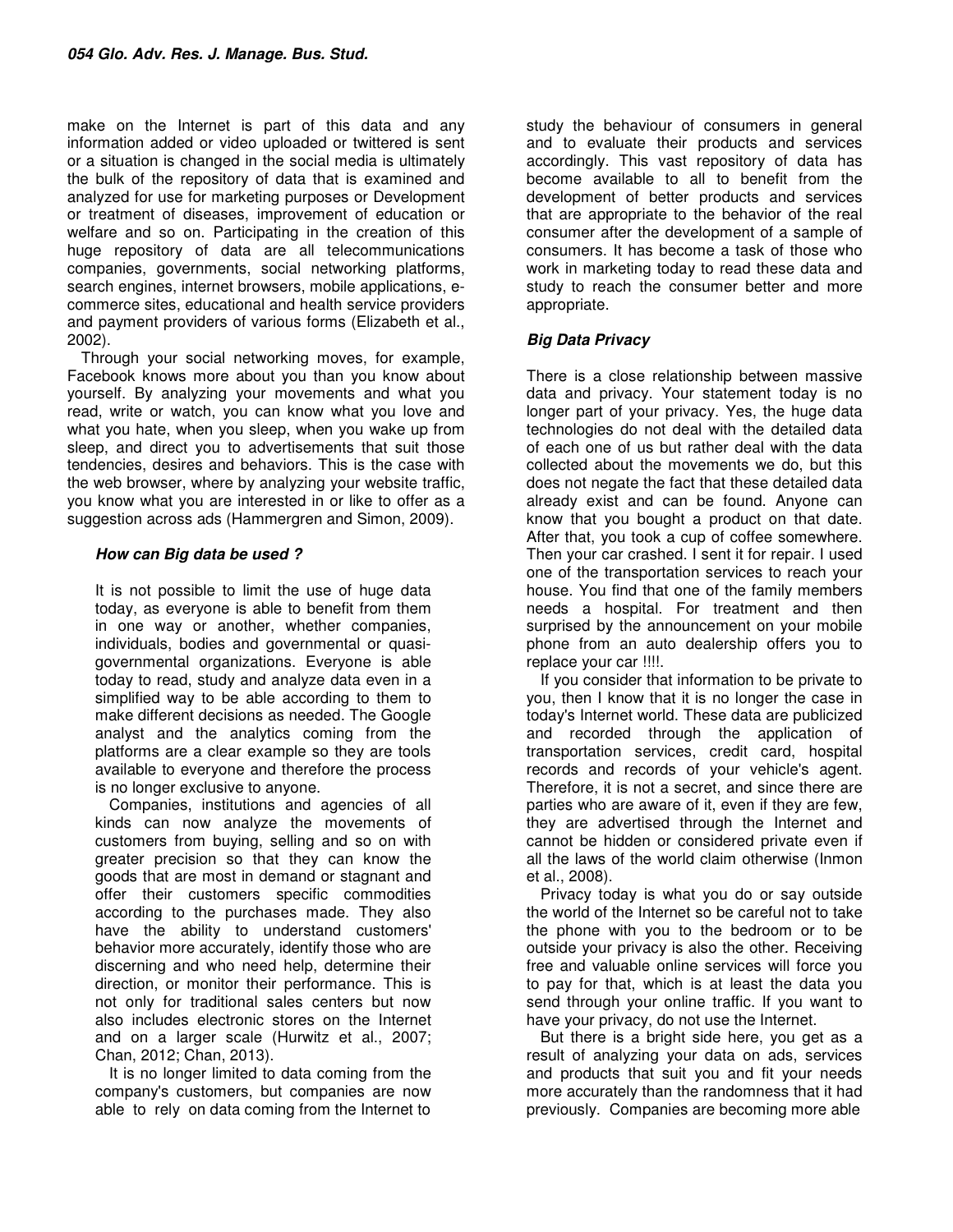to provide products that are more convenient for you and solve your problems every day. Disturbing ads that you have nothing to do with are starting to disappear from your life because they become more understanding and able to deliver ads that are right for you. Government and educational services will soon become preferred because they will know about your needs without having to complain or be restless (Jarke et al., 2003).

## **BUSINESS INTELLIGENCE COMPONENTS**

The great sophistication of the business environment and the flexible architecture of business intelligence make the scope of its technical components not limited to or Specific types, but in general, when looking at the business intelligence architectures presented by researchers in the previous axis can be observed Agreement on the classification of business intelligence components into five basic categories (Langit, 2007; Malik, 2005; Malinowski and Zimányi, 2008; Fitzgerald, 2014):

a- Data sources or information.

b- Data integration technologies (extraction, transport, loading).

c- Data storage technologies (data repositories).

d- Data analysis technologies and applications (immediate analytical processing systems and data mining).

e- Information display technologies (reports, instrument panel, performance cards).

In view of the business intelligence architectures, the emphasis of most researchers on operational systems or immediate transaction processing systems can be observed OLTP (Online Transaction Processing) is one of the most important sources of business intelligence data. These systems are all systems that deal directly with users or respond quickly to their needs and are used in many fields and industries, including banking, airlines, factories, retail, In addition to ERP and CRM systems, the researchers believe that business intelligence also deals with many external sources of data and information, such as demographic data, and surveys conducted by public and private entities.

To assess data sources and information and their use in business intelligence systems, there are three main points that can be used to assess business intelligence data sources and determine their ability to support practical design of the system, as follows:-

*• The ability of data sources to support dimensions and metrics:* by assessing the data source's ability to support dimension and metric design (which will be

explained later), an example of the tasks used to implement this assessment, planning each dimension or scale to one or more data sources, Integrate these sources.

*• Data source capability to support data update requirements and historical requirements:* This is done by assessing the data update requirements. To implement this assessment, data storage units can be estimated based on the lowest required level of detail, and the update rate compared to the expected time of data processing.

*• Data Quality:* This point evaluates the cleanliness of data sources. This assessment is performed by sampling data, determining whether the data sources are missing a field, containing invalid data, and identifying possible fault areas.

Based on the results of the assessment of the data source at previous points and if not achieved, several steps will be taken to fill any gap in the data sources before moving to other areas. The most common situations that can occur if the data source fails Evaluation is as follows:

• The data source does not support dimensions and measurements: in this case, some adjustments are usually made, such as deleting a dimension or scale for not being able to support it, leaving these problems aside and finding out their reasons later, continuing to build the other dimensions and measurements, As planned, to see how important this source is, and to take the appropriate action, such as storing it in a separate database.

• Frequency of data update: Difficulty accessing the data source due to security constraints or lack of access to data in a systematic manner, or technical limitations, may lead to many problems, and each of these problems has a way of resolving them. For greater access to data sources or to update the IT infrastructure.

• Data is not valid: It means invalid, missing or inconsistent data. Here, some decisions must be made on how to handle this data. The simplest way is to address it in the data source. If this is not possible, the role of data integration technologies Which will be discussed later, and the reasons for the loss of data in the Organization and ways of compensating them.

Unlike traditional systems that typically require a source or source of data that is specific and clear, business intelligence applications often need a wide range of data sources and multiple internal and external sources to achieve their objectives. And that the selection of business intelligence inputs should begin by identifying the target outputs, so that the type of data to be analyzed can be considered. An important element should be taken into account when starting data sources, namely, the sustainability and availability of these sources (LaValle et al., 2011; Moss and Atre, 2003; Niven, 2002; Parmenter, 2007).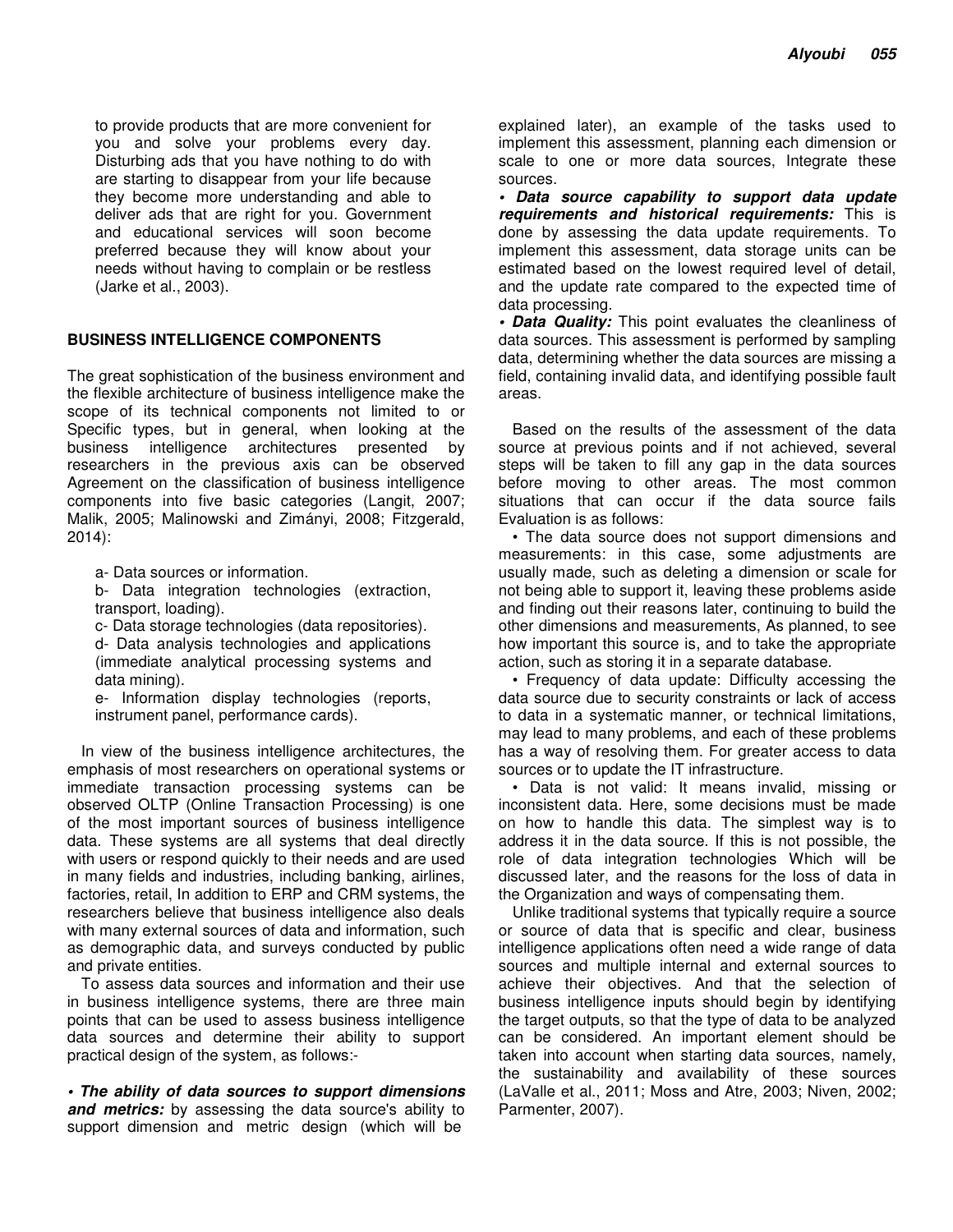

**Figure 1.** Big Data form

## **ANALYSIS AND SIGNIFICANCE OF BIG DATA**

Many large companies rely on large and complex data analysis policies that require specialized software only for data management and analysis, which cannot be processed using only one tool or working on traditional data processing applications. It is well known that data collection and information help to accurately describe the problem and analysed them to arrive at accurate results, so it was necessary to adopt an administrative system that includes the analysis of huge and very large data (Figure 1).

Big data analysis seeks to improve management decision-making, as well as to review data management options. Data of large sizes can range from several terabytes to bytes and sometimes exa bytes, so there is a need to develop platforms that deal with this huge number Of data, forcing many companies to develop the hardware, software and expertise of their employees, to prepare them to benefit from the systems of large data analysis correctly and effectively (Niven, 2002; Parmenter, 2007).

The analysis of Big data significantly increases data processing capacity at four main levels:

*Size:* It works with high data analysis capability from the terabyte to the max.

Speed: Be able to take appropriate action and modify them in a timely manner, they are using high-speed software and performance.

*Diversity:* It analyzes all types of data within the work system, on a high-performance computing platform and analytical capabilities for capture, processing, conversion, detection and extraction of value and deep insights.

*Ability to change:* it manages changes in data and information models, allowing results to help managers better measure and manage the most important tasks in their business.

Data analysis is especially important for business people and managers who may want to convert data into information that can be used for decision-making. Using these data through sophisticated analytics and by adopting key metrics in an easy and efficient way, we will find ourselves with unprecedented insights and insights in various aspects of business planning, operationally and strategically.

Business intelligence aims to collect relevant data in one or more areas, to identify past trends, to create predictive models, and to use those models to make decisions. For example, such a retail analysis can determine the behavior of a consumer or group of consumers (e.g., identifying business travellers, business enthusiasts, or fast-food restaurant visitors). The result can also be used to adapt marketing campaigns, advertising and promotion, and even display products in the store and inventory management (Scheps, 2008; Williams and Williams, 2007).

The Big Data are classified as follows:-

• Resources arising from the management of a program, whether governmental or nongovernmental, such as electronic medical records, hospital visits, insurance records, bank records and food banks.

• Commercial or transaction-related sources arising from transactions between two entities, for example credit card transactions and transactions conducted through the Internet, including through mobile devices.

• Sources of sensor networks, for example, satellite imaging, road sensors, and climate sensors.

Sources of tracking devices, for example tracking data from mobile phones and GPS.

• Behavioural data sources, for example, online search times for a product, service, or other type of information, and page views on the Internet.

Sources of data on opinions, for example, comments on social media.

• Facebook handles more than 50 billion images of its users.

Google deals with about 100 billion searches per month.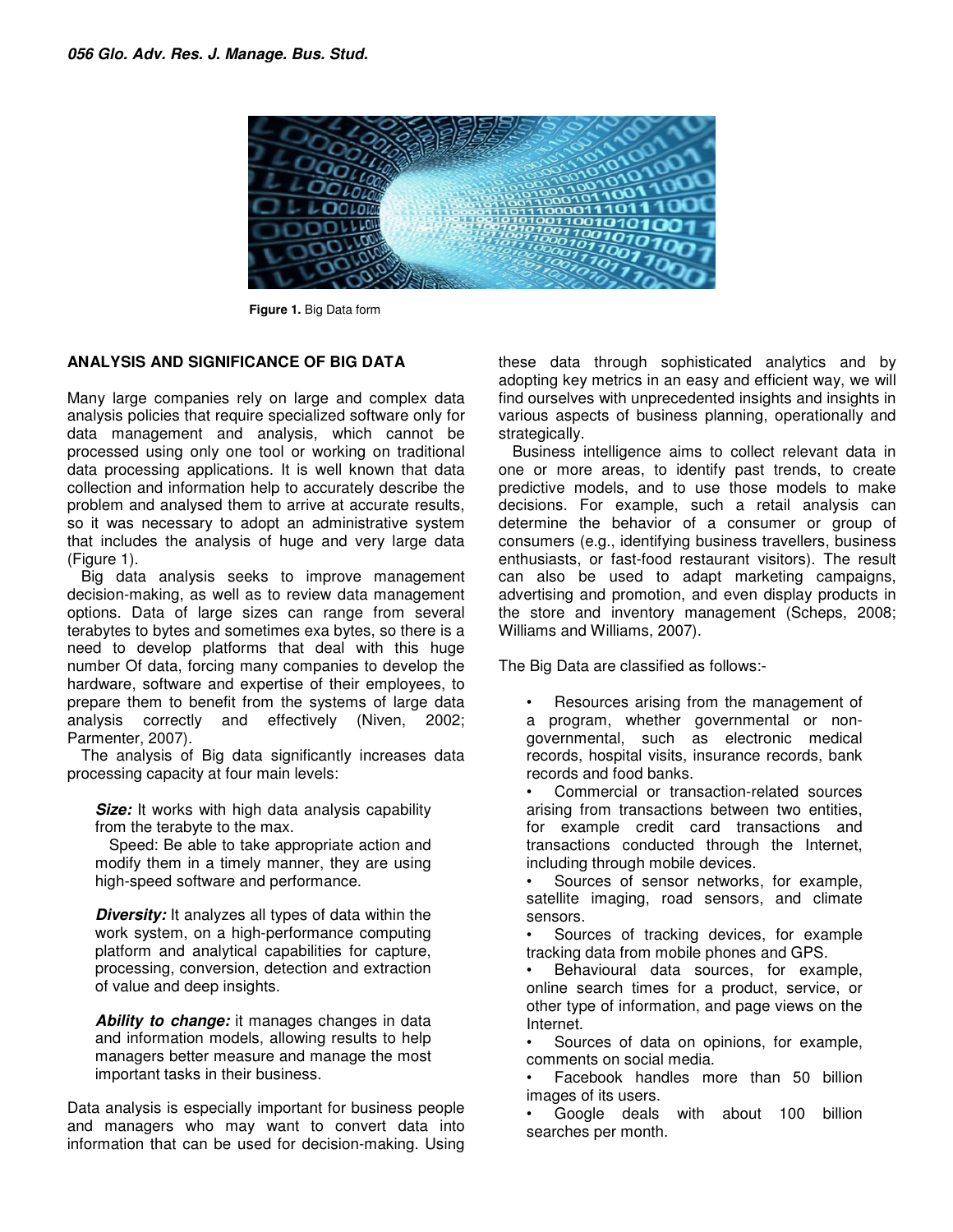

**Figure 2.** Big Data Analysis Steps



**Figure 3.** Profits of Big Data analysis



**Figure 4.** Big Data from Business Perspective

Suppose you have a set of data, how do you analyze? This area is broad, but some practical application may help you identify the skills that you have to come from abroad or to develop within the company, to take advantage of the advantages of data science.

The first step is to create a driver tree, an analysis of the relationship between metrics of interest and other criteria that affect these metrics. Revenue is based on revenue and costs; revenue, on the other hand, depends on the sales volume and sales price of the unit, while the cost depends on the fixed costs of the company and variable costs that also depend on the volume of sales and the sales price of the unit. Thus, when relationships are correctly defined, one can map them in the tables of the Excel program and then begin the actual analysis (Wrembel and Koncilia, 2007).

This seems to be a simple model, and indeed it is; but let us not forget that the difficulty is not in translating a complex business problem into a complex model, but in transforming a complex business model into a series of meaningful models. With the above model, tasks that address response analysis and sensitivity analysis become possible. Analysis of the response can be done by changing the input cell in the spread sheet (e.g. volume), and recording the effects within the output cells (e.g. Profit). In this way, data can be worked on in advance, so that the integration of volume information and data tables in the Excel program, for example, can help produce graphs such as Tornado diagrams.

In terms of data analysis, much more can be done, and what is mentioned above is nothing more than door knock. Other types of analysis can include data visualization, curve drawing, regression curves, forecasting, decision trees, and many more. For example, economic regression analysis allows for the creation of economic models based on past data, in order to obtain forecasts and other data that are not previously available, matched by predictable workflows that can be examined. Thus, data sets can help analyze past as well as planning for the future (Zhang, 2008; Watson et al., 2013; Wills, 2014).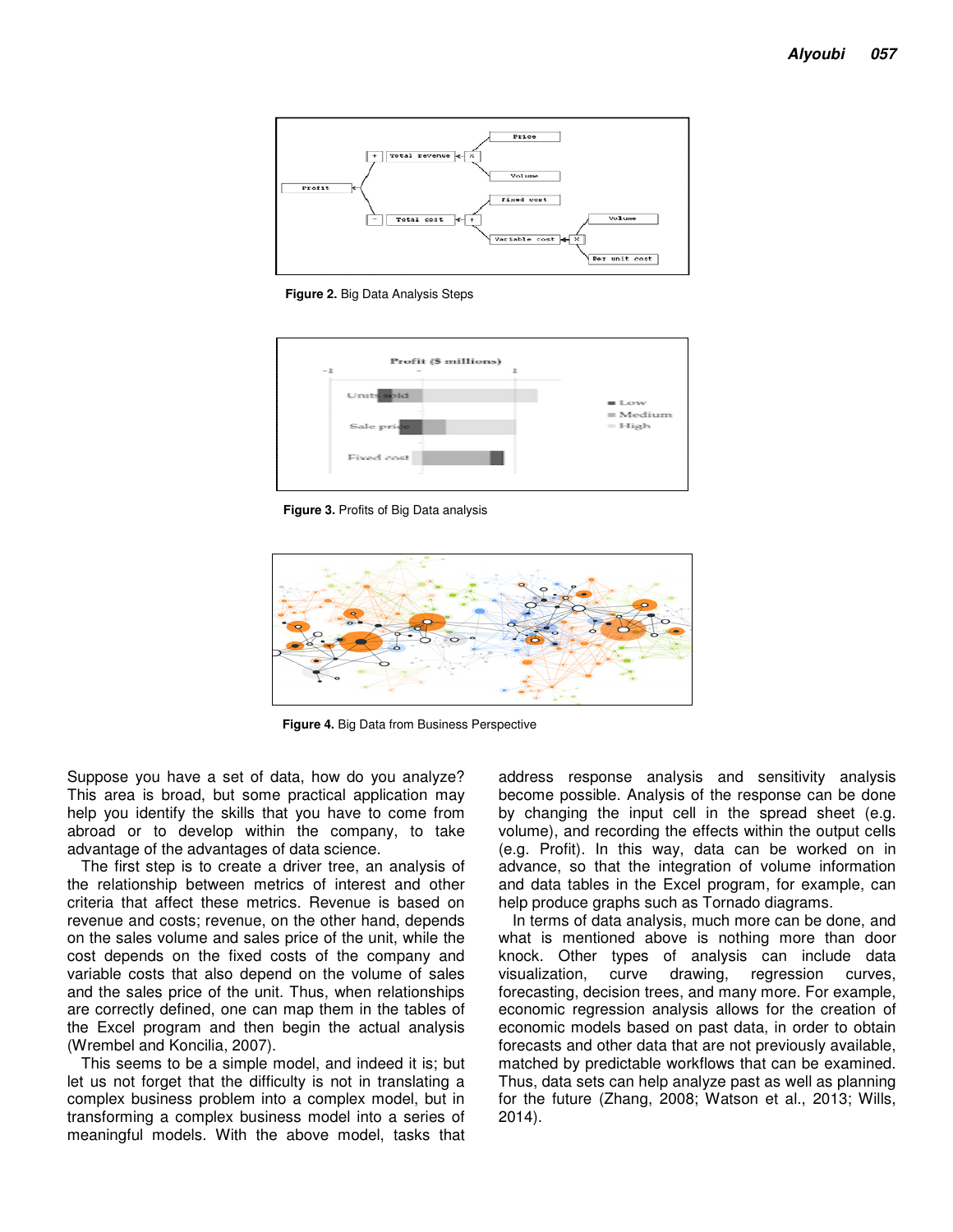#### **CONCLUDED REMARKS**

With the help of business intelligence solutions, organizations can implement corrections and take necessary measures to improve efficiency in various areas of their operations. An organization may also identify new business opportunities and expand accordingly to accommodate its best interests. Business intelligence software tools are highly dependent on rapidly evolving technologies like big data, predictive analytics and data mining. Many technology consultants provide specialized business intelligence tools, technology consulting, and implementation support with extensive industry expertise to help organizations assess their business intelligence needs. Below are highlights key advantages for using business intelligence tools:-

*Faster Decision Making:* Key executives are involved in making decisions that guide business direction and strategy. In the absence of business intelligence solutions, this decision making process often involves making a considerable amount of presumptions. Without the availability of detailed reports and analysis, executives may have to make decisions based on limited information like sales figures and market demand. Business intelligence eliminates this guesswork and presents new information like real-time production stats and customer feedback for various product lines that is backed by hard data. Some predictive BI techniques also allow for "what if" analysis to see how a decision would affect the company in the future. All this information provides key insights and a wider perspective, which enables faster decision making at the right time.

*Real-time Performance Measurement:* Business intelligence tools continuously monitor large amounts of data generated by an organization and carefully analyze it for several performance metrics such as efficiency, sales figures and marketing costs related to the businessin real time. This helps keep top management informed about the status and performance of various critical components within the organization and the collaboration between business units. It also enables business executives to detect market opportunities and take advantage of them.

*Improved Reporting Speed: BI users can access large* amounts of unprocessed data in the form of organized and readable reports that present information in an interactive manner within a short amount of time. This eliminates the need to sift through loads of data and printing a pile of various reports.

*Greater Insights into Customer Behaviour:* BI can analyze sales figures and customer feedback to represent facts that tell a business a great deal about their customer's preferences and needs. Using IT

products as an example, logged customer information can be sent back to a company's servers to be analysed to get an idea of how the customers are responding to the design of a particular software product. Products such as Google Chrome, Microsoft Windows and others are continuously monitored and updated to keep up with the demands of customers. Analyzing this information can also help a company detect what the customer is buying and what his/her needs are enabling decisions that allow the company to retain or grow their customer base.

*Identify New Business Opportunities:* If a business has a numerous products, BI can help detect customer touch points where a customer buys multiple products produced by the same company on an individual basis. Such touch points can provide a company with new business opportunities to sell a group of products together as a single integrated package to retain and grow a particular customer base. Thus, by using business intelligence, opportunities, which were previously undetected, can be put used to maximize profits.

#### **REFERENCES**

- Akkermans Henk, Oorschot Kim van (2002). Developing a Balanced Scorecard with System, Palermo, Italy, Dynamics, 20th System Dynamics conference.
- Alexander Michael (2008). Excel 2007 Dashboards & Reports For Dummies. Hoboken: Wiley Publishing.
- Chan JO (2012). A conceptual model for operations analytics convergence. The Journal of American Business Review, 1(1): 223- 229
- Chan JO (2013). An architecture for big data analytics. Communications of the IIMA, 13(2): 1-13
- Cios Krzysztof J, Pedrycz Witold, Swiniarski Roman W, Kurgan Lukasz A (2007). Data mining: a knowledge discovery approach, New York: Springer.
- Elizabeth Vitt, Luckevich Michael, Misner Stacia (2002). Business Intelligence: Making Better Decisions Faster. Redmond, Washington : Microsoft Press.
- Fitzgerald M (2014). Training the next generation of business analytics professionals. MIT Sloan Management Review.
- Gang Tong, Kai Cui, Bei Song (2008). The Research & Application of Business Intelligence System in Retail Industry, Qingdao, China, ICAL\IEEE International Conference on Automation and Logistics.
- Hammergren Thomas C, Simon Alan R (2009). Data Warehousing for Dummies. Indiana : Wiley Publishing.
- Hurwitz Judith, et al (2007). Service Oriented Architecture For Dummies. Indianapolis, Indiana : Wiley Publishing.
- Inmon William H, Strauss Derek, Neushloss Genia (2008). DW 2.0: the architecture for the next generation of data warehousing. Burlington : Morgan Kaufmann.
- Jarke Matthias, Lenzerini M, Vassiliou Y, Vassiliadis P (2003). Fundamentals of data Warehouses. 2nd, Berlin: Springer..
- Langit Lynn (2007). Foundations of SQL Server 2005 Business Intelligence. New York: Apress.
- LaValle S, Lesser E, Shockley R, Hopkins MS, Kruschsitz N (2011). Big data, analytics and the path from insights to value. MIT Sloan Management Review, 52(2): 21-32
- Malik Shadan (2005). Enterprise dashboards : design and best practices for IT. Hoboken: Wiley Publishing.
- Malinowski Elzbieta, Zimányi Esteban (2008). Advanced Data Warehouse Design: From Conventional to Spatial and Temporal Applications, Berlin : Springer.